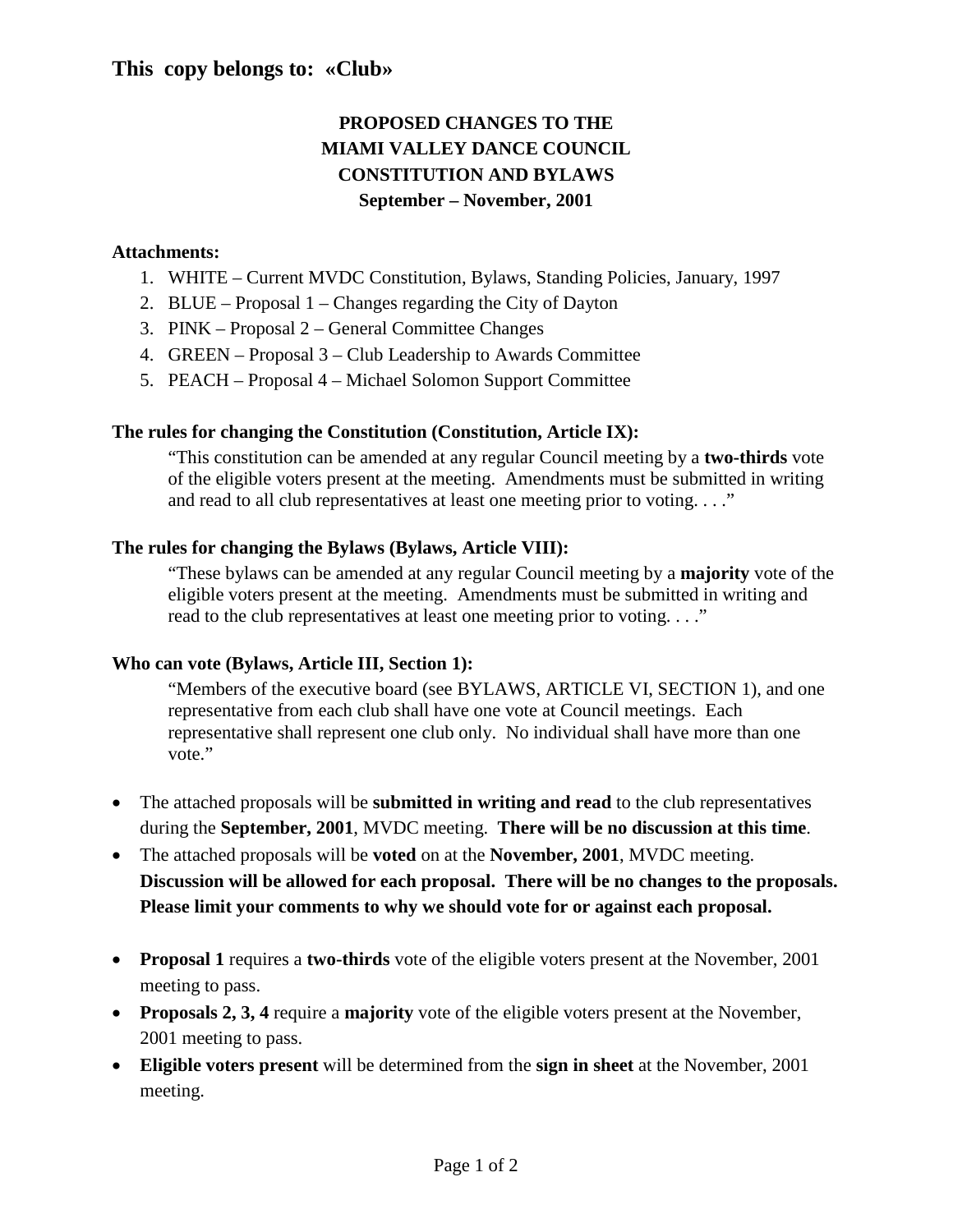# **This copy belongs to: «Club»**

- **Each proposal will be voted on separately. Approved changes will be accumulative unless otherwise noted in the proposal.**
- Additional changes to the Consitution and Bylaws will be presented at the January, 2001, MVDC meeting.

These proposals may be viewed on the web at:

http://www.geocities.com/leslie\_hyll/mvdc

Thank you for your kind attention and cooperation.

The Constitution and Bylaws Review Committee:

Leslie Hyll, Chair, leslie\_hyll@ameritech.net Iris Maloney Neal Morrisey Fay Samborsky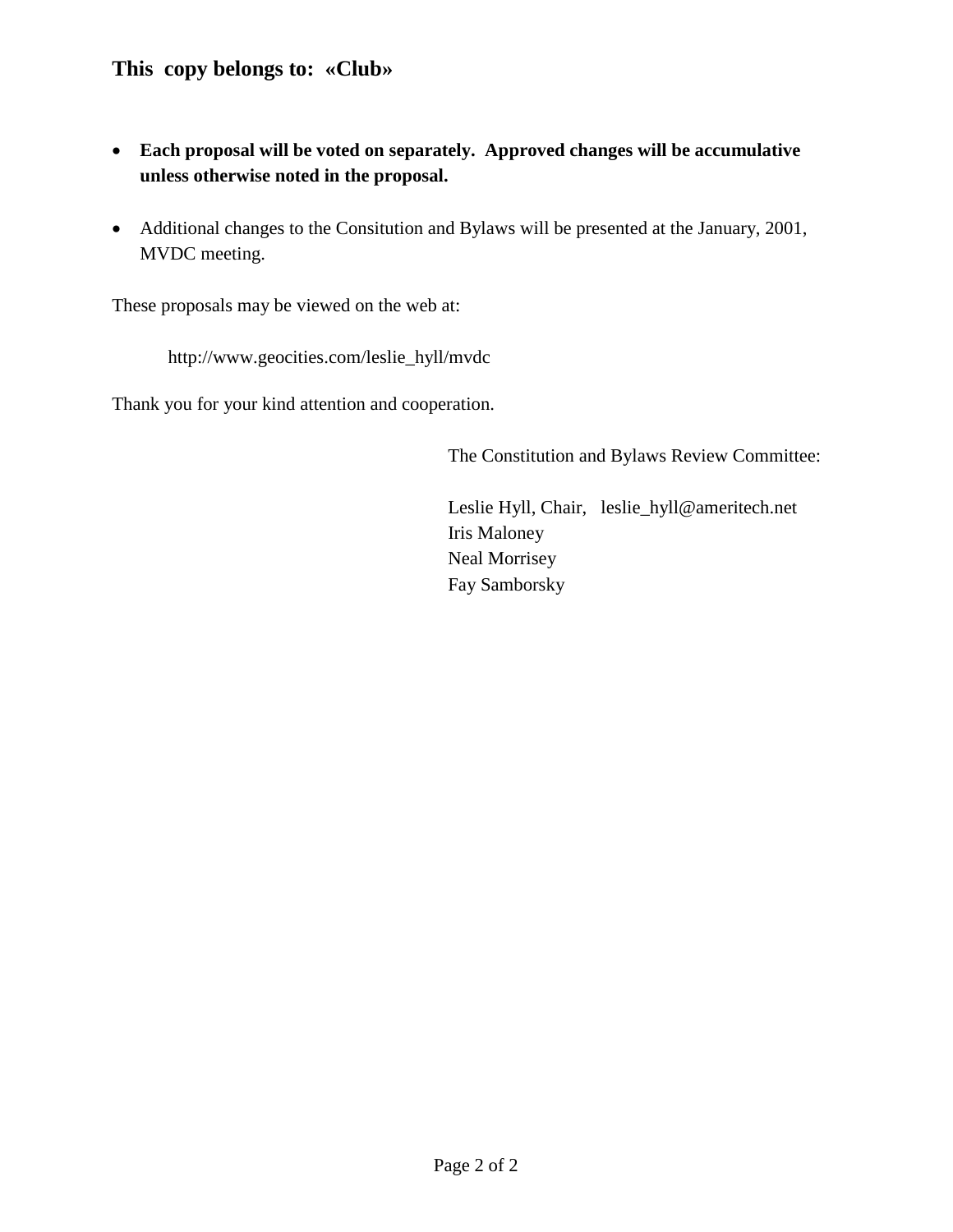# **Proposal 1 – Changes regarding the City of Dayton**

- Text that has been deleted is shown with a line through it.
- Text that has been added is shown underlined.
- Sections with changes have a change bar next to the paragraph on the left side.
- A minimum of other text and sections has been included so that the changes may be understood where they fit in the overall structure of the document. This proposal does not recommend any changes other than the text lined through or underlined.
- If this proposal and Proposal 4 (on the MSSC) are both approved, the changes to the section on the MSSC in this proposal will be overridden by Proposal 4.

## **Background:**

Leslie Hyll spoke with Peggy Collins by telephone on August 2, 2001, at 10:00 am. Ms. Collins is the City of Dayton representative that the Council considers to be the City's trustee to the council.

During this conversation, Ms. Hyll and Ms. Collins reviewed each reference to the City of Dayton in the Constitution and Bylaws. The changes proposed here reflect Ms. Collins direction.

Ms. Collins feels that the role of the City with regard to the Council is that of landlord. She and the City are primarily concerned with the City facilities the Council uses, i.e. the Michael Solomon Pavilion. She does receive minutes of Council meetings and reports from the MSSC. She is interested in finances concerning the Pavilion, but is not interested in general finances of the Council or any Club. She is not interested in having to attend any meetings. She does not see any need for the City to have a representative to the Council or any club.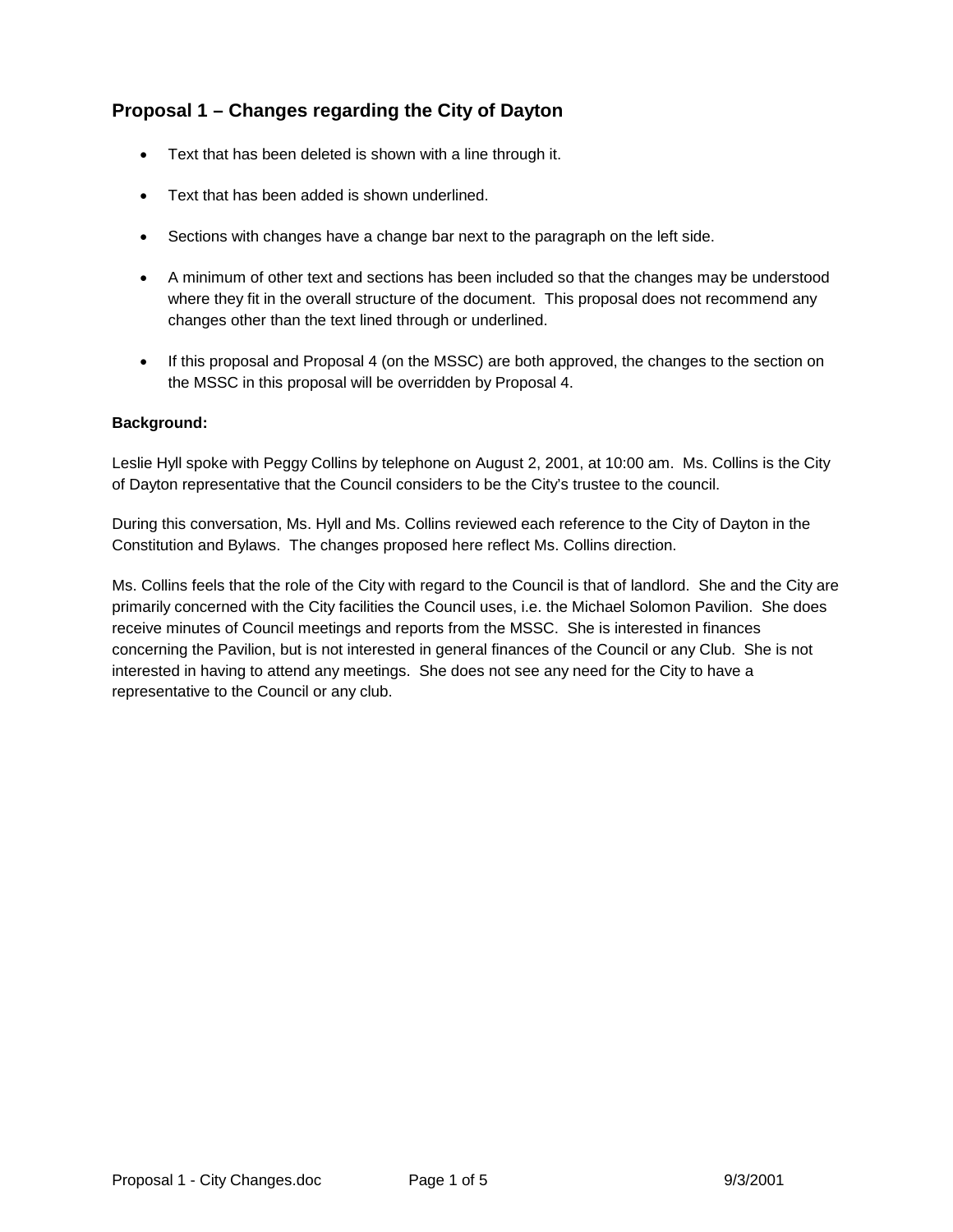#### **CONSTITUTION of the MIAMI VALLEY DANCE COUNCIL, INC.**

### **ARTICLE I. NAME**

The name of the organization shall be the MIAMI VALLEY DANCE COUNCIL, INC., a non-profit organization in the State of Ohio sponsored by the Division of Leisure Services of the City of Dayton, Ohio City of Dayton, Department of Parks, Recreation, and Culture. The term *Council* as it appears in this document shall refer to Miami Valley Dance Council, Inc. The term *City* as it appears in this document shall refer to the City of Dayton, Department of Parks, Recreation, and Culture.

**ARTICLE II. PURPOSE . . .**

- **ARTICLE III. INCORPORATION . . .**
- **ARTICLE IV. OPERATION . . .**
- **ARTICLE V. MEMBERSHIP . . .**
- **ARTICLE VI. OFFICERS . . .**
- **ARTICLE VII. MEETINGS . . .**

#### **ARTICLE VIII. DISSOLUTION**

In the event the Council is dissolved, any funds in the Council treasury or equipment owned by the Council itself shall become the property of the City-of Dayton, Division of Leisure Services. Such funds shall be deposited in the Bureau of Cultural Affairs with the Division of Recreation.

#### **ARTICLE IX. AMENDMENTS . . .**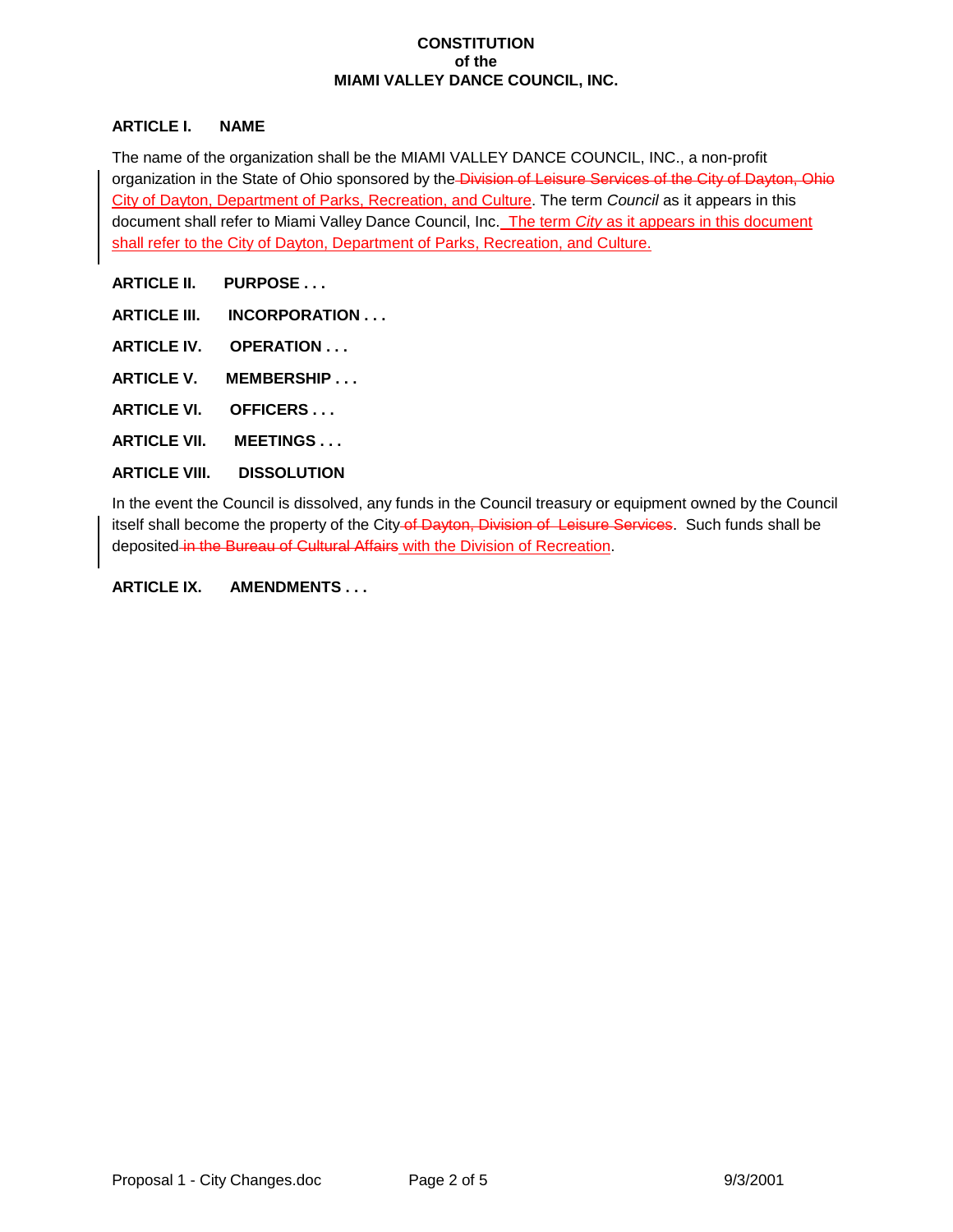#### **BY-LAWS of the MIAMI VALLEY DANCE COUNCIL, INC.**

## **ARTICLE I. DUTIES OF THE OFFICERS . . .**

- Section 1. Trustees (4 elected) ...
- Section 2. President . . .
- Section 3. Vice President . . .
- Section 4. Secretary
	- A. Records minutes and attendance of all business proceedings; keeps a list of all committee members and a copy of the constitution.
	- B. Processes business correspondence for the Council as required.
	- C. Provides the City of Dayton, Division of Leisure Services, a copy of the minutes of each Council meeting within one week of the meeting.
- Section 5. Treasurer . . .
- Section 6. Editor of Miami Valley Dance News ...
- Section 7. State Representatives (2) . . .

## **ARTICLE II. ELECTION OF OFFICERS . . .**

- Section 1. . . . .
- Section 2. . . . .
- Section 3. . . . .
- Section 4. . . . .
- Section 5. Terms of Office
	- A. An elected officer, except the trustees and treasurer, shall serve a one-year term and may be re-elected for one additional term in that office. The representative of the City of Dayton, Division of Leisure Services, is a permanent trustee.
		- 1. The trustees shall be elected for a two-year term and may be reelected for one additional term.
		- 2. The treasurer shall be elected for a one-year term and may be reelected for an unspecified number of terms.
	- **B.** . . . .
	- C. . . . .
	- D. . . . .
	- E. . . .
	- F. . . .

## **ARTICLE III. MEMBERSHIP . . .**

## **ARTICLE IV. MEMBERSHIP GUIDELINES**

| Section 1. | The Miami Valley Dance Council, Inc. shall                         |
|------------|--------------------------------------------------------------------|
| А.         |                                                                    |
| В.         | $\cdots$                                                           |
| C.         |                                                                    |
| D.         | $\cdots$                                                           |
| Е.         | Support the eCity of Dayton recreation programs whenever possible. |
|            |                                                                    |

Section 2. Council member clubs shall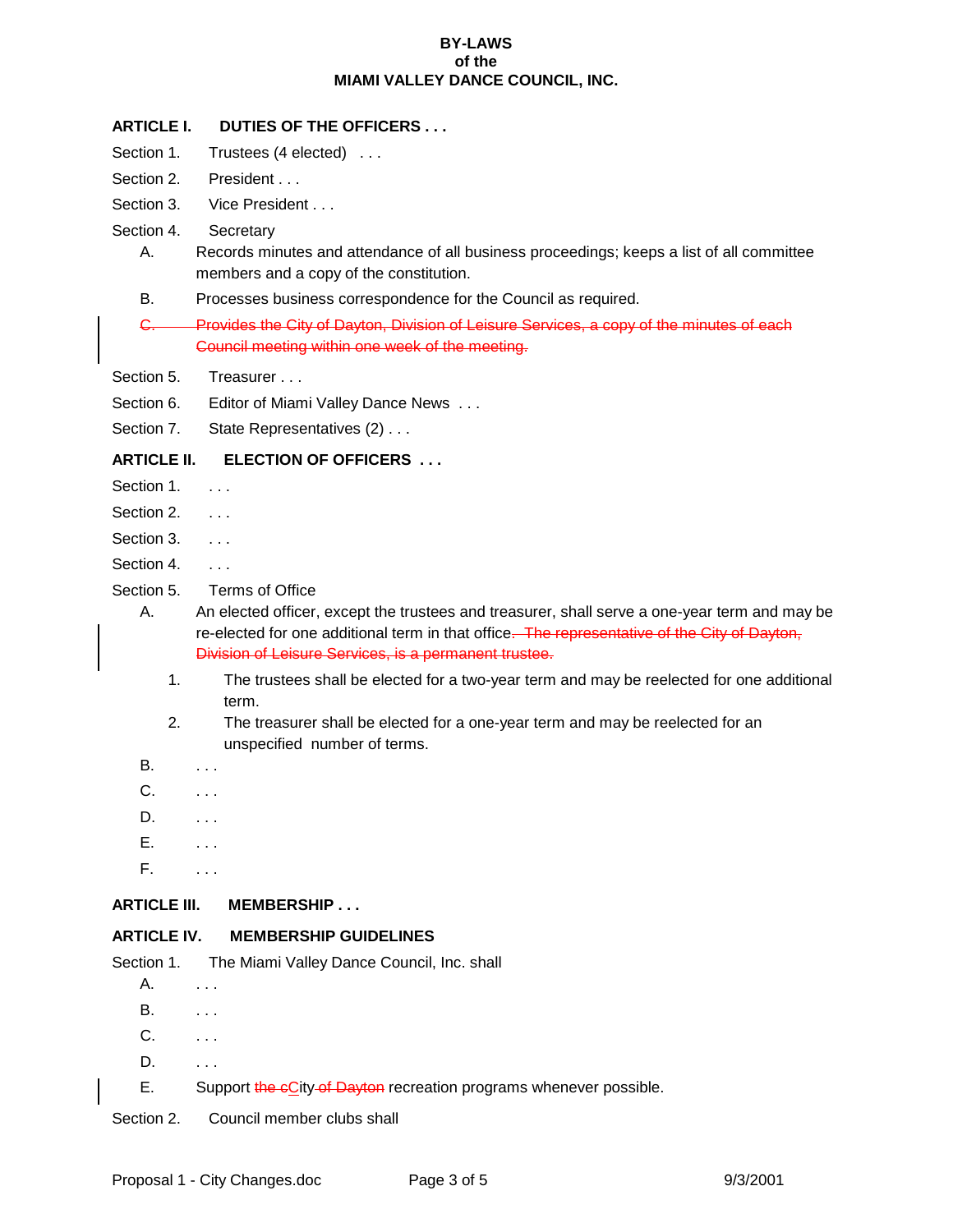#### **BY-LAWS of the MIAMI VALLEY DANCE COUNCIL, INC.**

- A. . . . .
- **B.** . . . .
- C. . . .
- $D.$   $\ldots$
- E. . . .
- F. . . .
- G. In the event of dissolution of clubs not using facilities owned by the city of Dayton, disburse remaining funds as agreed by club members or donate to the Miami Valley Dance Council, Inc. if desired.
- H. For those clubs using facilities owned by the city of Dayton, a Assist whenever possible in the maintenance and improvement of said facilities.
- I. For those clubs using facilities owned by the city of Dayton, adhere to all regulations specified in ARTICLE VII, BYLAWS.
- For those clubs using facilities owned by the City:
	- 1. Operate the organization within the framework of the general laws, ordinances, rules and regulations of the City.
	- 2. Conduct the organization such that any person shall have equal opportunity to join and continue as a member.

## **ARTICLE V. OPERATIONAL PROCEDURES . . .**

## **ARTICLE VI. COMMITTEES**

Section 1. Executive Board

This committee serves a one-year term and consists of elected and appointed Council officers (see CONSTITUTION, ARTICLE VI) $_7$  and immediate past president<sub>1</sub>, and the representative from the Division of Leisure Services of the city of Dayton

- A. Functions for emergency action only between regular Council meetings.
- B. Has powers of the Council, except to reverse any action of the Council.
- C. Provides minutes of special meetings at the next regular Council meeting.
- Section 2. Executive Committee . . .
- Section 3. Standing Committees

These committees serve a one-year term. Chairpersons need not be Council representatives but must be ratified by the Council.

- A. Community Relations Committee . . .
- B. Publicity Committee . . .
- C. Membership Committee . . .
- D. Schedule-Printing Committee ...
- E. Club Leadership-Operation Committee . . .
- F. Sewing Committee . . .
- G. Special Events Committee . . .
- H. Historical Committee . . .
- I. Michael Solomon Support Committee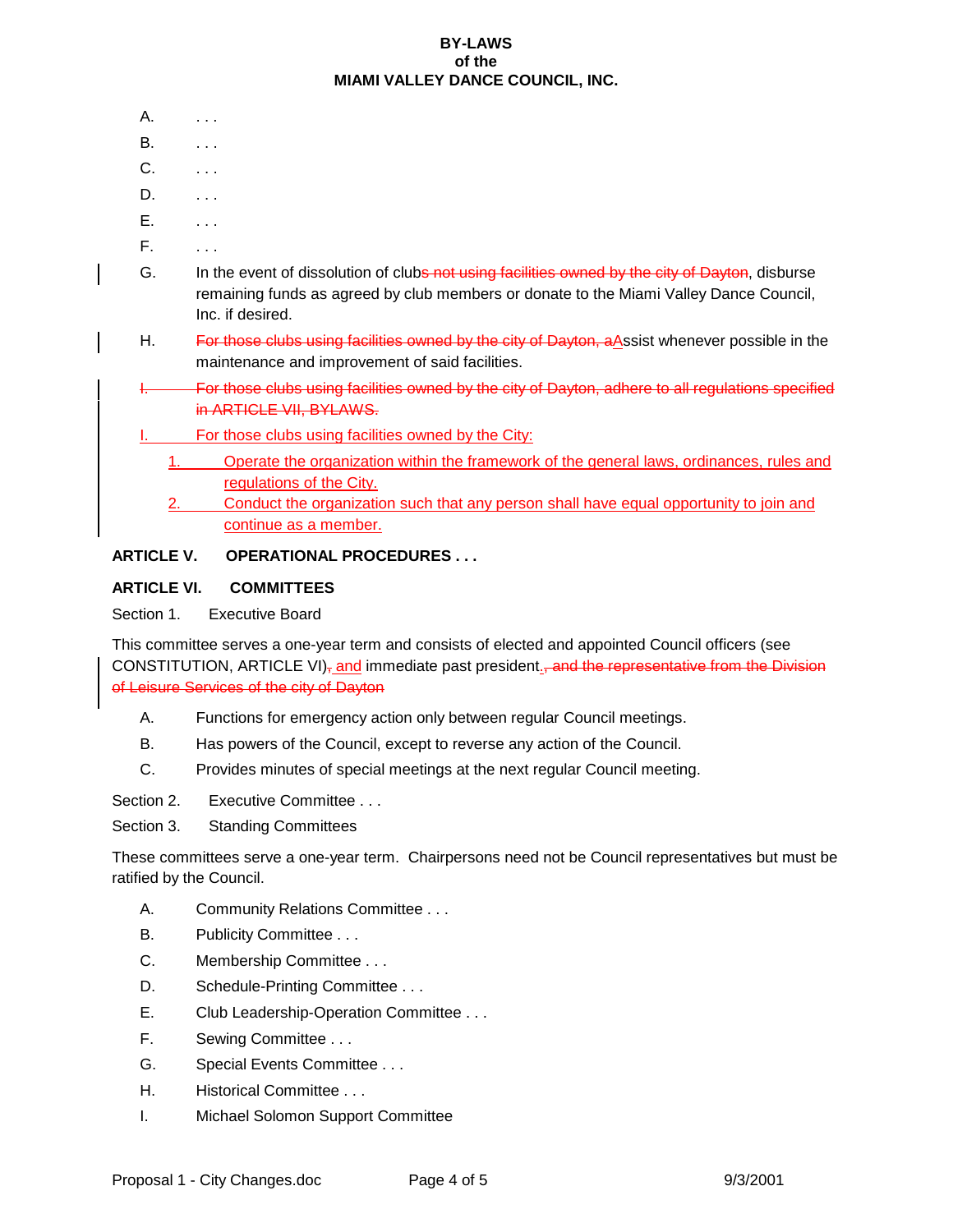#### **BY-LAWS of the MIAMI VALLEY DANCE COUNCIL, INC.**

- 1. Consists of a representative from each club organization regularly dancing in Michael Solomon Pavilion. The chairperson is selected by that group and is the contact person between the clubs, Council, and Division of Leisure Services the City in matters of decorating and maintenance
- 2. Maintains a Michael Solomon support fund separate from Council monies but subject to audit by the Council and the City.-of Dayton
- 3. Holds at least four (4) meetings of the full committee per year (one each quarter)
- 4. Submits a financial report to the Council Executive Board immediately after each quarterly meeting and presents a financial report at the next regularly scheduled Council meeting
- Section 4. Ad Hoc Committees . . .

## **ARTICLE VII. CITY OF DAYTON GUIDELINES**

These guidelines apply only to clubs provided a place to dance by the City of Dayton.

Section 1. All such organizations must operate within the framework of the general laws, ordinances, rules and regulations of the City of Dayton.

Section 2. All such organizations must be so conducted that any Dayton citizen shall have equal opportunity to join and continue as a member.

Section 3. A member of the Division of Leisure Services shall at all times be an ex-officiomember of the Executive Committee, Govorning Board or Council of the organization. The representative of the Division shall be notified of all business meetings of the organization as a whole or of the governing authority so this representative can be in attendance.

Section 4. The financial accounts of these organizations shall be audited anually, and a stattement of such audit plus yearly attendance data shall be submitted to the Division of Leisure Services. All expenditures shall be for the benefit of the organization or club in general.

Section 5. If for any reason any of these organizations is disbanded, any funds in the treasury or equipment owned by the organizationshall become the property of the Division of Leisure Services with such funds to be deposited in the Recreation Trust Fund, the equipment to be used by the Division.

**ARTICLE VIII.ARTICLE VII. ADMENDMENTS . . .**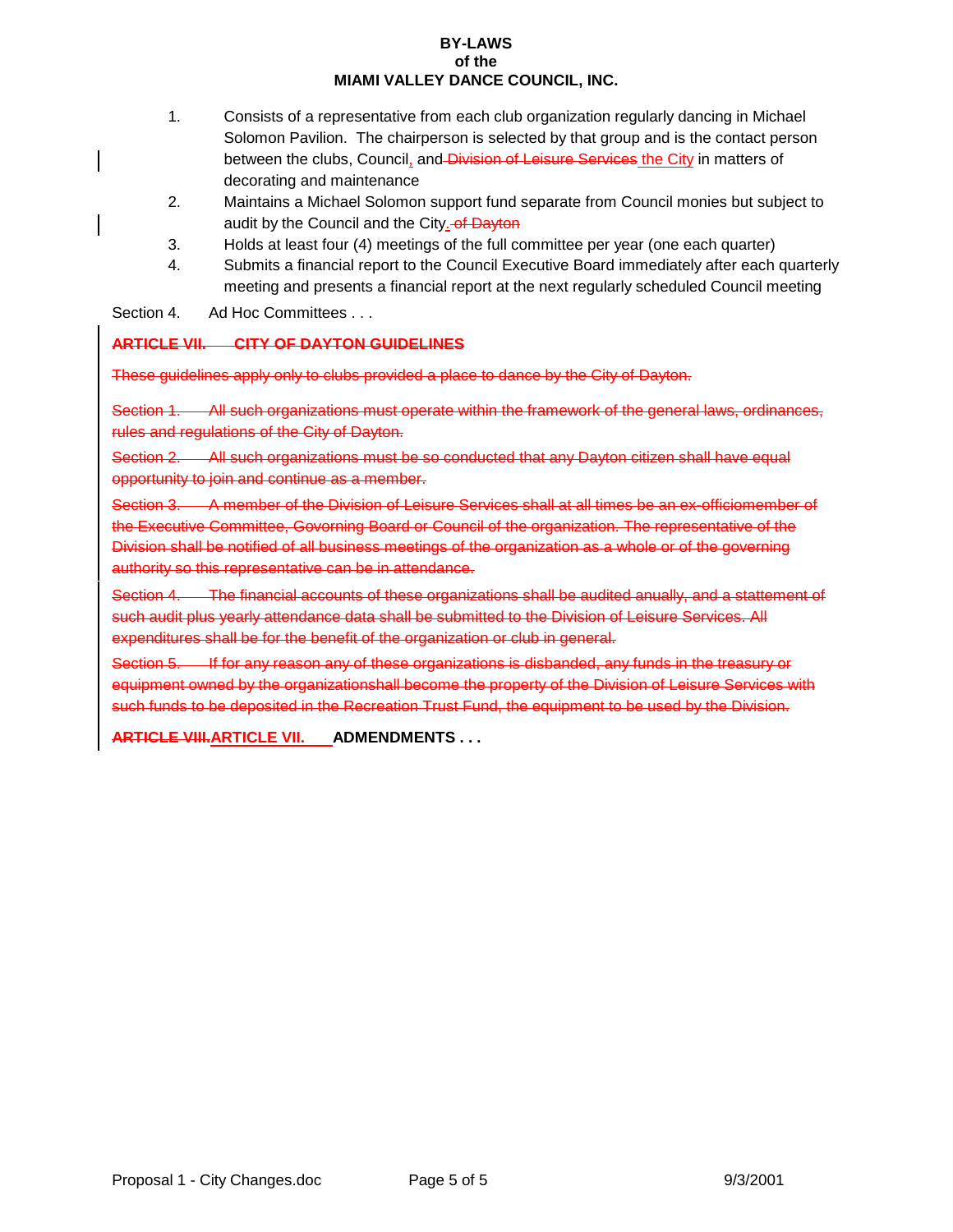### **PROPOSAL 2 – COMMITTEE CHANGES Page 1 of 4 As of 9/3/2001**

| <b>PROPOSED CHANGES</b>                                                                                                                                                                                                                                     | <b>RATIONAL FOR CHANGE</b>                                                                                                                                                                                                                            |  |  |  |
|-------------------------------------------------------------------------------------------------------------------------------------------------------------------------------------------------------------------------------------------------------------|-------------------------------------------------------------------------------------------------------------------------------------------------------------------------------------------------------------------------------------------------------|--|--|--|
| <b>ARTICLE VI.</b><br><b>COMMITTEES &amp; REPRESENTATIVES</b>                                                                                                                                                                                               | Better describes content of article<br>because we are now defining<br>individual roles in addition to<br>committees.                                                                                                                                  |  |  |  |
| Section 1. Executive Board                                                                                                                                                                                                                                  |                                                                                                                                                                                                                                                       |  |  |  |
| A. This committee serves a one-year term and<br>eConsists of elected and appointed Council officers<br>(see CONSTITUTION, ARTICLE VI), immediate<br>past president, and the representative from the<br>Division of Leisure Services of the Ceity of Dayton. | The board does not have a term<br>associated with it. It exists forever.<br>Each member of the board has a term<br>(president – one year; trustee – two<br>years; etc.). These terms are defined<br>elsewhere.<br>If Proposal 1 is approved, the City |  |  |  |
|                                                                                                                                                                                                                                                             | representative clause will be deleted.                                                                                                                                                                                                                |  |  |  |
| B. A. Functions for emergency action only between<br>regular Council meetings.                                                                                                                                                                              |                                                                                                                                                                                                                                                       |  |  |  |
| C. B. Has powers of the Council, except to reverse any<br>action of the Council.                                                                                                                                                                            |                                                                                                                                                                                                                                                       |  |  |  |
| D. C. Provides minutes of special meetings at the next<br>regular Council meeting.                                                                                                                                                                          |                                                                                                                                                                                                                                                       |  |  |  |
| Section 2. Executive Committee                                                                                                                                                                                                                              |                                                                                                                                                                                                                                                       |  |  |  |
| A. This committee cConsists of the Executive Board<br>plus the chairpersons of all committees.                                                                                                                                                              | Minor change for format consistency                                                                                                                                                                                                                   |  |  |  |
| B. A. Assists in the management of and makes<br>recommendations to the Council.                                                                                                                                                                             |                                                                                                                                                                                                                                                       |  |  |  |
| Section 3. Standing Committees & Representatives                                                                                                                                                                                                            | Better describes content of section                                                                                                                                                                                                                   |  |  |  |
| These committees and representatives serve a one-year<br>term <i>unless otherwise indicated</i> . Chairpersons need not<br>be Council representatives but must be ratified by the<br>Council unless otherwise indicated.                                    | There are a couple of chairs/reps who<br>serve longer than 1 year. These are<br>indicated in the specific subsections.<br>There is at least one instance where<br>the chair is not ratified by the council.                                           |  |  |  |
| A. Community Relations / Publicity Committee                                                                                                                                                                                                                | Combined 2 committees                                                                                                                                                                                                                                 |  |  |  |
| Develops and implements a public relations<br>1.<br>program including community service activities.                                                                                                                                                         | Clarifies that public relations includes<br>things like food drives.                                                                                                                                                                                  |  |  |  |
| <b>Creates publicity for Council-wide activities.</b><br>2.                                                                                                                                                                                                 | Clarifies that the committee is to<br>create publicity not just process it.                                                                                                                                                                           |  |  |  |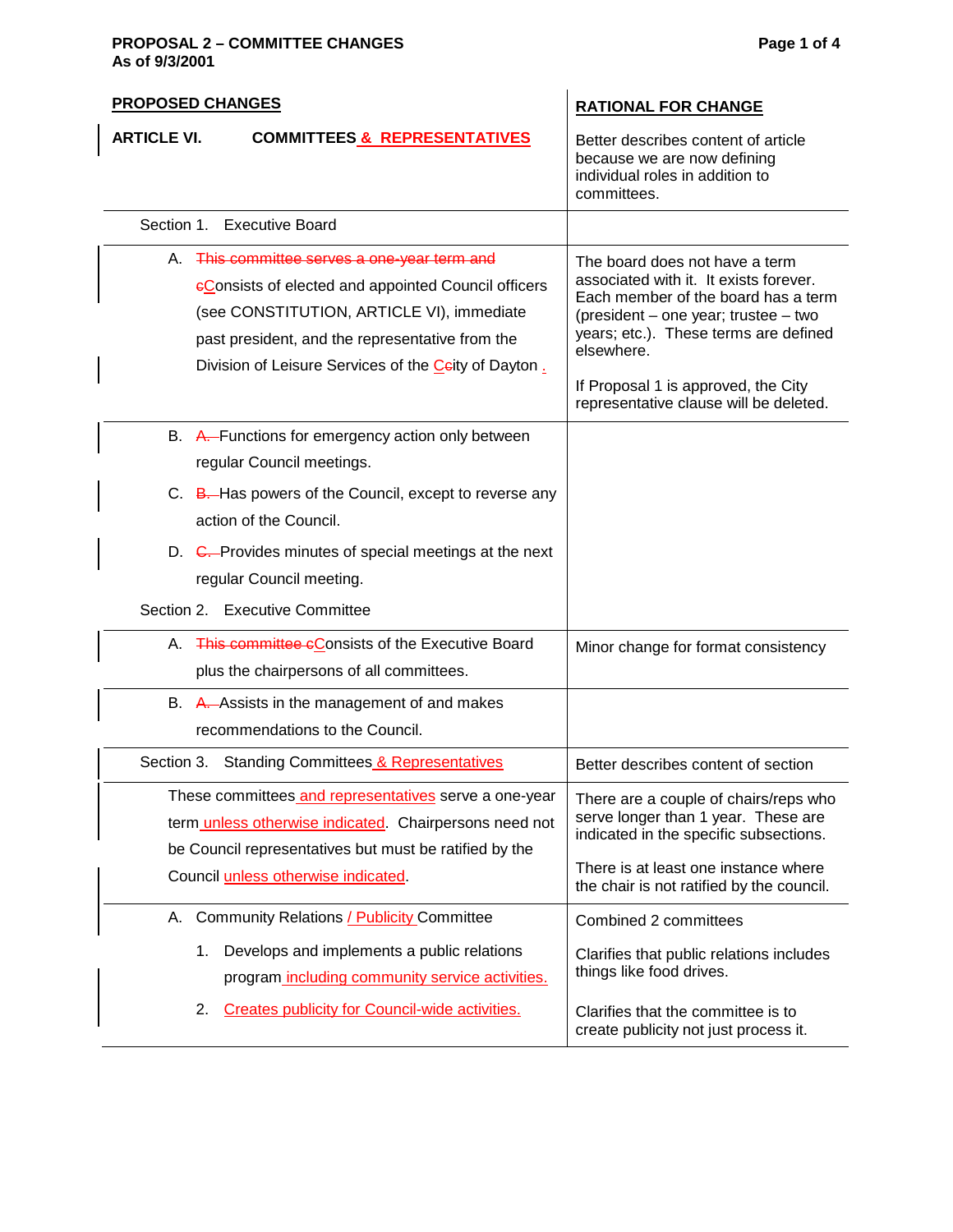#### **PROPOSAL 2 – COMMITTEE CHANGES Page 2 of 4 As of 9/3/2001**

| <b>PROPOSED CHANGES</b>                                                                                      | <b>RATIONAL FOR CHANGE</b>                                                                                                                                                                                                                                                                                                                                      |  |  |
|--------------------------------------------------------------------------------------------------------------|-----------------------------------------------------------------------------------------------------------------------------------------------------------------------------------------------------------------------------------------------------------------------------------------------------------------------------------------------------------------|--|--|
| Arranges public demonstrations of all forms of<br>3.<br>recreational dance available through the<br>Council. | Current C&B does not specify who is<br>responsible for demos. This places<br>responsilbity. It also encourages<br>demos to be more than just square<br>dancing. The intent is not to require<br>all forms of dance at every demo - but<br>that demos may be for other forms<br>besides squares, and should<br>sometimes represent as many forms<br>as possible. |  |  |
| <b>B.</b> Publicity Committee                                                                                | <b>Combined with Community Relations</b>                                                                                                                                                                                                                                                                                                                        |  |  |
| 1. Processes publicity for Council-wide activities                                                           |                                                                                                                                                                                                                                                                                                                                                                 |  |  |
| <b>C. Membership Committee</b>                                                                               | Moved to Ad hoc committees                                                                                                                                                                                                                                                                                                                                      |  |  |
| 1. Investigates the legitimacy of club applications for<br>membership                                        | and discussed there.                                                                                                                                                                                                                                                                                                                                            |  |  |
| 2. Presents recommendations to Council                                                                       |                                                                                                                                                                                                                                                                                                                                                                 |  |  |
| B. D. Schedule-Printing Committee                                                                            |                                                                                                                                                                                                                                                                                                                                                                 |  |  |
| 4. Receives dance schedules for semi-annual<br>printing (See BYLAWS, ARTICLE IV, Section<br>2F               | Schedules are no longer produced<br>twice a year                                                                                                                                                                                                                                                                                                                |  |  |
| 2. Prepares, submits, and proofs material for<br>printing                                                    | Unnecessary detail                                                                                                                                                                                                                                                                                                                                              |  |  |
| 3. Distributes printed schedules                                                                             |                                                                                                                                                                                                                                                                                                                                                                 |  |  |
| 1. Requests club dance schedules and consolidates<br>them into a Council-wide schedule.                      | Clarifies the purpose of the committee                                                                                                                                                                                                                                                                                                                          |  |  |
| 2. Prints and distributes Council-wide schedule at<br>an interval determined by the Council.                 | Leaves the details to the committee<br>and the council.                                                                                                                                                                                                                                                                                                         |  |  |
| C. E. Club Leadership-Operation Committee                                                                    |                                                                                                                                                                                                                                                                                                                                                                 |  |  |
| Coordinates Council-sponsored club leadership-<br>1.<br>operation clinic(s)                                  | Changes to this committee are being<br>presented as a separate proposal.                                                                                                                                                                                                                                                                                        |  |  |
| Processes Council badge orders<br>2.                                                                         |                                                                                                                                                                                                                                                                                                                                                                 |  |  |
| F. Sewing Committee                                                                                          | Deleted. If needed in future, it may                                                                                                                                                                                                                                                                                                                            |  |  |
| 1. Coordinates sewing clinic(s)                                                                              | be organized as an ad hoc committee.                                                                                                                                                                                                                                                                                                                            |  |  |
| <b>G. Special Events Committee</b>                                                                           | Deleted.                                                                                                                                                                                                                                                                                                                                                        |  |  |
| 1. Selects chairmen for and oversees events<br>sponsored by the Council                                      | Responsibility for specific special<br>events have been or are being defined<br>in other committees.                                                                                                                                                                                                                                                            |  |  |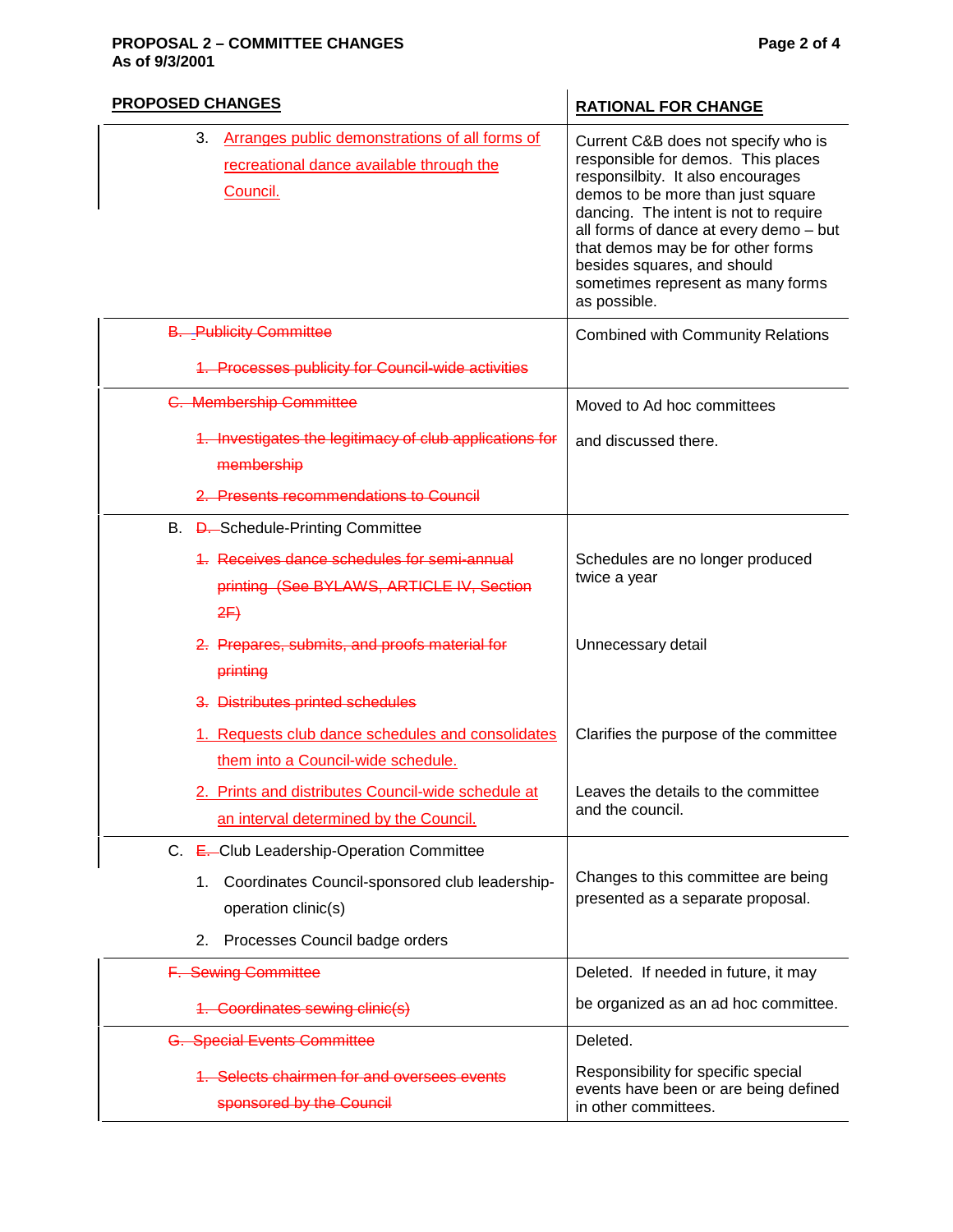### **PROPOSAL 2 – COMMITTEE CHANGES Page 3 of 4 As of 9/3/2001**

| <b>PROPOSED CHANGES</b> |    |                                                                                                                                                                                                                                                                                                       | <b>RATIONAL FOR CHANGE</b>                                                               |  |  |
|-------------------------|----|-------------------------------------------------------------------------------------------------------------------------------------------------------------------------------------------------------------------------------------------------------------------------------------------------------|------------------------------------------------------------------------------------------|--|--|
|                         |    | D. H. Historical Committee Historian                                                                                                                                                                                                                                                                  |                                                                                          |  |  |
|                         | 1. | Maintains a pictorial and narrative chronological                                                                                                                                                                                                                                                     | History is not always chronological                                                      |  |  |
|                         |    | history of the Council.                                                                                                                                                                                                                                                                               |                                                                                          |  |  |
|                         | 2. | Maintains and keeps Council quilt and banner.                                                                                                                                                                                                                                                         | Places responsibility not formally<br>defined otherwise.                                 |  |  |
|                         |    | E. I. Michael Solomon Support Committee                                                                                                                                                                                                                                                               |                                                                                          |  |  |
|                         |    | 1. Consists of a representative from each club<br>organization regularly dancing in Michael<br>Solomon Pavilion. The chairperson is selected<br>by that group and is the contact person between<br>the clubs, Council and Division of Leisure<br>Services in matters of decorating and<br>maintenance | Changes for this committee are being<br>submitted as a separate proposal.                |  |  |
|                         |    | 2. Maintains a Michael Solomon support fund<br>separate from Council monies but subject to<br>audit by the Council and the City of Dayton                                                                                                                                                             |                                                                                          |  |  |
|                         |    | 3. Holds at least four (4) meetings of the full<br>committee per year (one each quarter)                                                                                                                                                                                                              |                                                                                          |  |  |
|                         |    | 4. Submits a financial report to the Council<br>Executive Board immediately after each<br>quarterly meeting and presents a financial report<br>at the next regularly scheduled Council meeting                                                                                                        |                                                                                          |  |  |
|                         |    | Section 4. Ad Hoc Committees                                                                                                                                                                                                                                                                          |                                                                                          |  |  |
|                         |    | These committees do not serve a set term but are for a                                                                                                                                                                                                                                                |                                                                                          |  |  |
|                         |    | specific purpose only.                                                                                                                                                                                                                                                                                |                                                                                          |  |  |
|                         |    | A. Nominating Committee                                                                                                                                                                                                                                                                               |                                                                                          |  |  |
|                         | 1. | Consists of three Council members individuals<br>who are not current Council officers.                                                                                                                                                                                                                | Individuals are not members of the<br>Council, only clubs are members of<br>the council. |  |  |
|                         |    | Presents slate of officers at the September<br>Council meeting.                                                                                                                                                                                                                                       |                                                                                          |  |  |
|                         |    | <b>B.</b> Ohio State Convention Committee                                                                                                                                                                                                                                                             | No changes to this committee                                                             |  |  |
|                         | 1. | The chairperson shall be appointed following the<br>last Dayton-hosted convention. All other<br>members of this committee shall be appointed<br>by the chairperson.                                                                                                                                   |                                                                                          |  |  |
|                         | 2. | Plans, organizes and coordinates the Ohio State<br>Square and Round Dance convention for the<br>year it is held in Dayton.                                                                                                                                                                            |                                                                                          |  |  |
|                         | 3. | Serves until the completion of the convention for<br>which it was originally assembled.                                                                                                                                                                                                               |                                                                                          |  |  |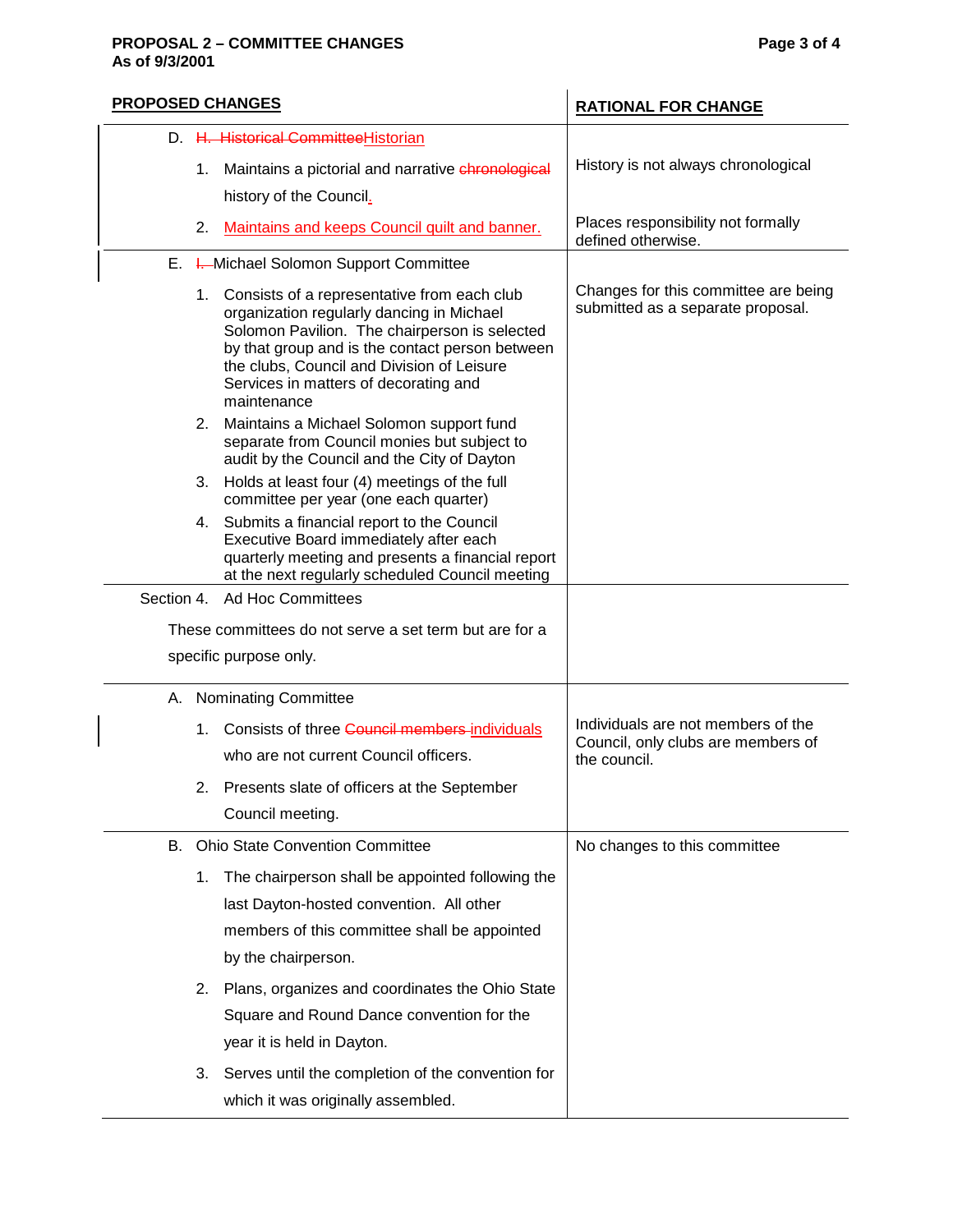## **PROPOSAL 2 – COMMITTEE CHANGES Page 4 of 4 As of 9/3/2001**

| <b>PROPOSED CHANGES</b> |    |                                                                               | <b>RATIONAL FOR CHANGE</b>                                                                                                                                                                                                                     |  |  |
|-------------------------|----|-------------------------------------------------------------------------------|------------------------------------------------------------------------------------------------------------------------------------------------------------------------------------------------------------------------------------------------|--|--|
|                         |    | C. Audit Committee                                                            |                                                                                                                                                                                                                                                |  |  |
|                         |    | 1. Annually audits the financial records of the                               | The Council has no business looking<br>at the financial records of individual                                                                                                                                                                  |  |  |
|                         |    | Council, and member clubs subject to the<br>provisions of ARTICLE VII, BYLAWS | clubs.                                                                                                                                                                                                                                         |  |  |
|                         |    | 2. Presents audit reports to the Council president                            | Why wait until March if the report is                                                                                                                                                                                                          |  |  |
|                         |    | at-no later than the March meeting.                                           | ready before that?                                                                                                                                                                                                                             |  |  |
|                         |    | D. Constitution Committee                                                     |                                                                                                                                                                                                                                                |  |  |
|                         |    | 1. Proposes revisions and/or amendments to the                                | Clarifies the responsibilities of the                                                                                                                                                                                                          |  |  |
|                         |    | eConstitution, and bBy-laws, and Standing                                     | committee.                                                                                                                                                                                                                                     |  |  |
|                         |    | Policies.                                                                     |                                                                                                                                                                                                                                                |  |  |
|                         | 2. | This committee shall be created no less than                                  |                                                                                                                                                                                                                                                |  |  |
|                         |    | once every five (5) years.                                                    |                                                                                                                                                                                                                                                |  |  |
| Е.                      |    | <b>Membership Committee</b>                                                   | Moved from standing committees.                                                                                                                                                                                                                |  |  |
|                         | 1. | Investigates the legitimacy of club applications                              | The council does not receive so many<br>requests for membership that this                                                                                                                                                                      |  |  |
|                         |    | for Council membership.                                                       | committee needs to exist every year.<br>It makes more sense to appoint the                                                                                                                                                                     |  |  |
|                         |    |                                                                               | committee whenever a request is                                                                                                                                                                                                                |  |  |
|                         | 2. | <b>Presents recommendations to Council.</b>                                   | received, and let the committee live<br>until the membership has been voted<br>on.                                                                                                                                                             |  |  |
|                         |    |                                                                               | As for keeping attendance at Council<br>meetings, that activity has never been<br>formally defined for this committee,<br>and in fact, is officially defined as the<br>responsibility of the secretary (see<br>bylaws article I, section 4.A). |  |  |
|                         |    | F. E. Other Committees                                                        |                                                                                                                                                                                                                                                |  |  |
|                         | 1. | Formed by the president for purposes not                                      |                                                                                                                                                                                                                                                |  |  |
|                         |    | specifically stated in this document.                                         |                                                                                                                                                                                                                                                |  |  |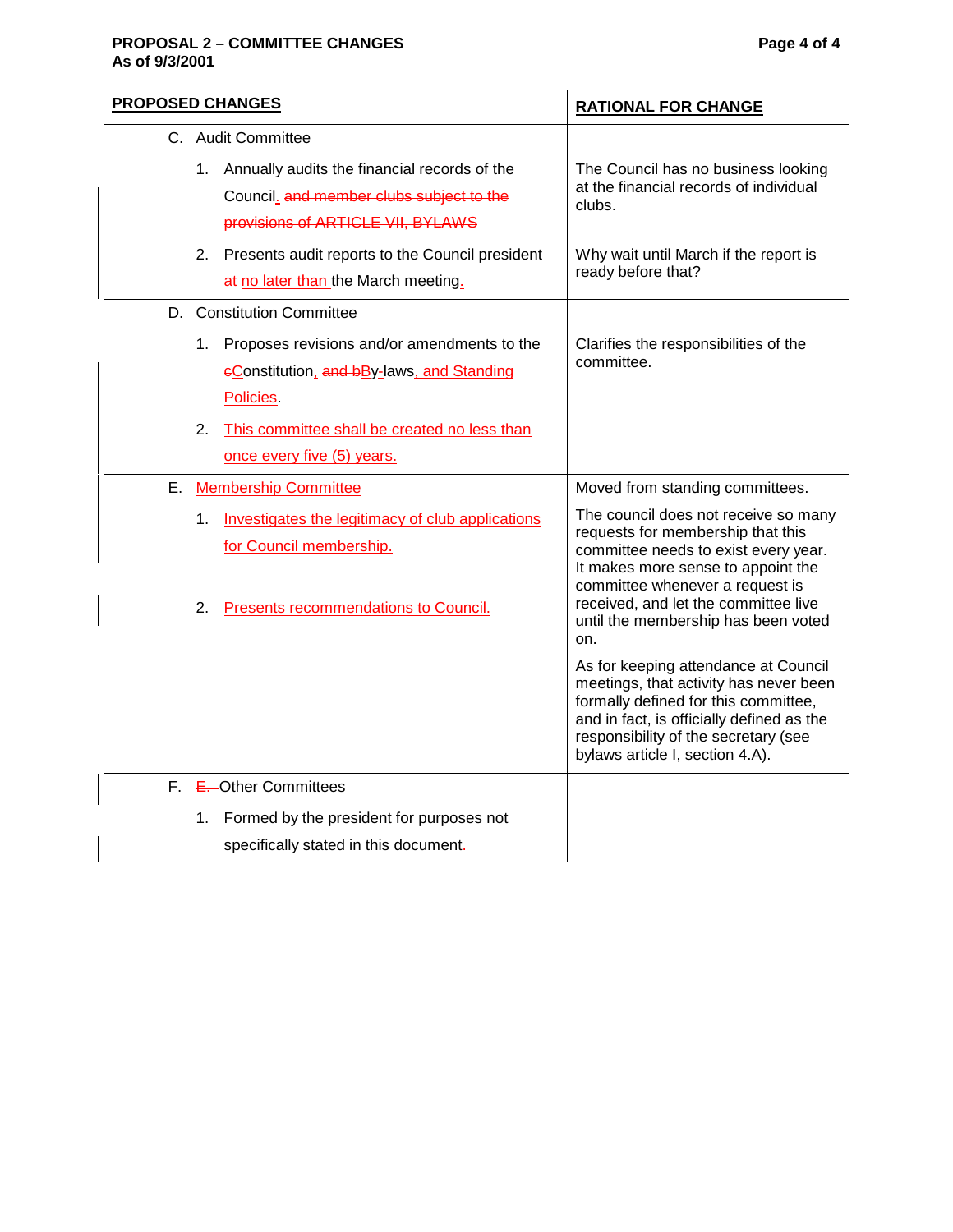# **PROPOSAL 3 – CLUB LEADERSHIP to AWARDS COMMITTEE Page 1 of 1** As of 9/3/2001

This proposal seeks to replace the Club Leadership-Operation Committee with a new Awards Committee. Presently, the primary job of the Club Leadership-Operation Committee seems to be the management of the Honor Raider program. The proposal changes the name of the committee and makes it responsible for managing all of the Council award programs.

## **Current:**

|                                                                         | <b>Rational</b>                                                                                                                                                      |
|-------------------------------------------------------------------------|----------------------------------------------------------------------------------------------------------------------------------------------------------------------|
| E. Club Leadership-Operation Committee                                  |                                                                                                                                                                      |
| 1. Coordinates Council-sponsored club<br>leadership-operation clinic(s) | We haven't had a clinic for several<br>years. However, deletion of this<br>clause doesn't mean you can't<br>have a clinic. You would do it as<br>an ad-hoc activity. |
| 2. Processes Council badge orders                                       | Don't understand what this had to<br>do with leadership or operations of<br>clubs.                                                                                   |

### **Proposed:**

|    | Delete lines above and Add these lines     | <b>Rational</b>                                                          |  |  |
|----|--------------------------------------------|--------------------------------------------------------------------------|--|--|
|    | E. Awards Committee                        |                                                                          |  |  |
| 1. | Implements Council-wide award programs     | Places responsibility for all Council                                    |  |  |
|    | including but not limited to Honor Roll    | award programs with a committee.<br>Currently, neither the constitution, |  |  |
|    | Dancers program, club anniversary          | bylaws, nor standing policies,                                           |  |  |
|    | recognition, and banner raid program.      | indicate WHO is responsible for<br>each award program. Definition of     |  |  |
| 2. | Recommends guidelines for                  | responsibility has been informal.                                        |  |  |
|    | implementation of awards programs to the   | This formalizes and centralizes it.                                      |  |  |
|    | Council for its approval.                  |                                                                          |  |  |
| 3. | Publishes and distributes Council approved | Formalizes and centralizes                                               |  |  |
|    | guidelines for award programs.             | information about award<br>programs. Currently it is not clear           |  |  |
| 4. | Maintains award displays including but not | who to ask about each program.                                           |  |  |
|    | limited to banner raid board, club         | Again, places responsibility that<br>has not previously been formally    |  |  |
|    | anniversary plaques, honor roll dancers,   | defined.                                                                 |  |  |
|    | Council past presidents, and plaques       |                                                                          |  |  |
|    | awarded to the Council. Maintenance of     |                                                                          |  |  |
|    | award displays at the Michael Solomon      |                                                                          |  |  |
|    | Pavilion will be in cooperation with the   |                                                                          |  |  |
|    | Michael Solomon Support Committee.         |                                                                          |  |  |
| 5. | Plans and implements an annual Honor       | Again, places responsibility that                                        |  |  |
|    | event to recognize award recipients.       | has not previously been formally<br>defined.                             |  |  |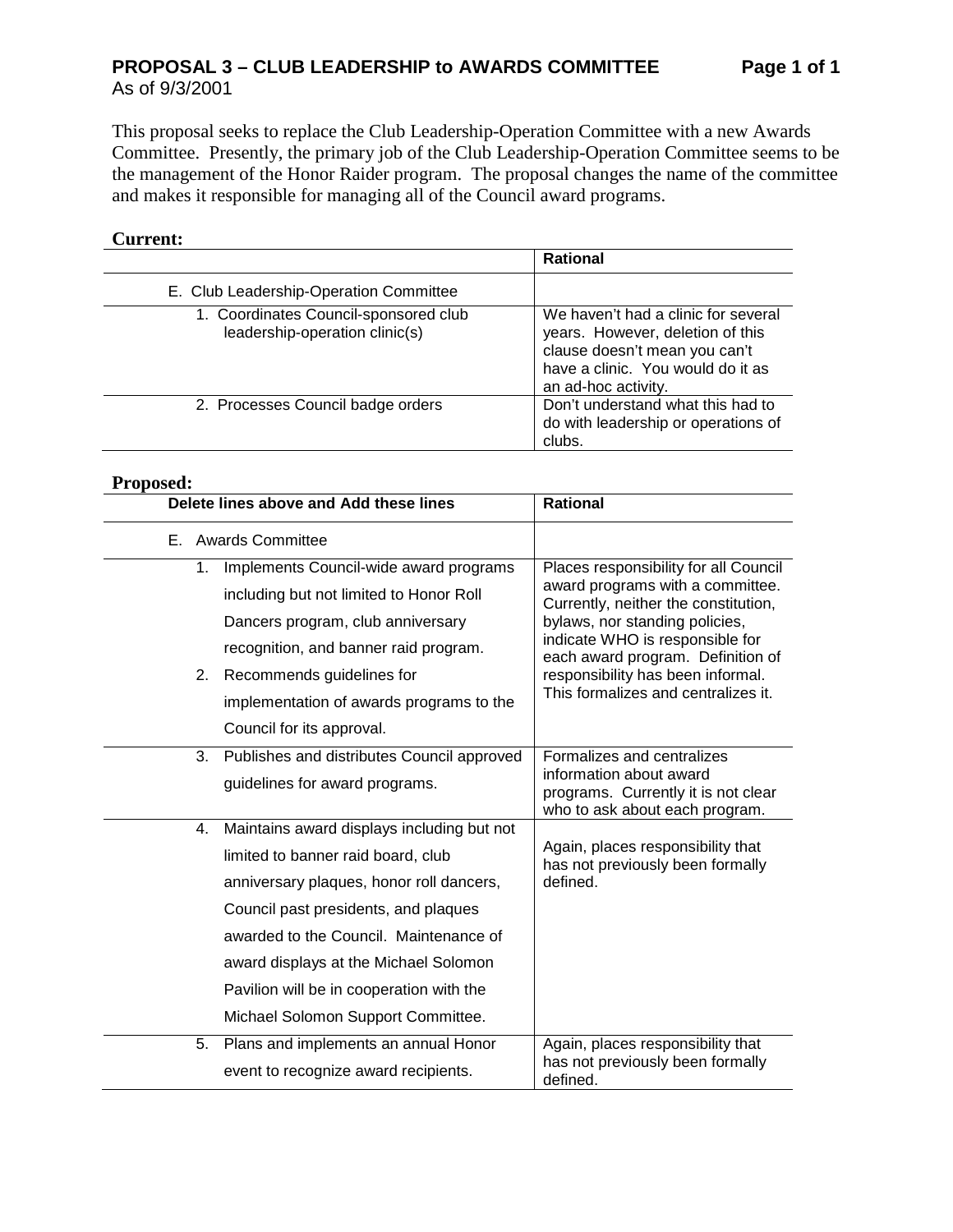#### **PROPOSAL 4 – MICHAEL SOLOMON SUPPORT COMMITTEE Page 1 of 1 As of 9/3/2001**

This proposal would replace the existing section on the MSSC with a section that more thoroughly and clearly defines the MSSC. The proposed wording accurately reflects how the MSSC is currently working.

## **Current wording:**

- I. Michael Solomon Support Committee
	- 1. Consists of a representative from each club organization regularly dancing in Michael Solomon Pavilion. The chairperson is selected by that group and is the contact person between the clubs, Council and Division of Leisure Services in matters of decorating and maintenance
	- 2. Maintains a Michael Solomon support fund separate from Council monies but subject to audit by the Council and the City of Dayton
	- 3. Holds at least four (4) meetings of the full committee per year (one each quarter)
	- 4. Submits a financial report to the Council Executive Board immediately after each quarterly meeting and presents a financial report at the next regularly scheduled Council meeting

### **Proposed wording:**

- I. Michael Solomon Support Committee (MSSC)
	- 1. Management The MSSC shall manage the Michael Solomon Pavilion by
		- a. performing building and yard maintenance and improvements with the permission of the City,
		- b. planning expenditures through the use of a Council approved budget,
		- c. providing a schedule function,
		- d. recommending usage fees for approval by the Council, and
		- e. publishing schedule information, usage guidelines, and approved usage fees.
	- 2. Chair The Chair of the MSSC
		- a. shall be selected by the membership of MSSC,
		- b. shall serve for a term to be determined by the MSSC membership,
		- c. shall act as liaison between the Pavilion users, the Council, and the City in matters concerning the Pavilion, and
		- d. shall report status of MSSC activities and finances to the City.
	- 3. Membership The membership of the MSSC shall consist of one representative from each organization that meets regularly (at least 6 meetings a year) in the Michael Solomon Pavilion. The Council shall be represented by a Trustee. The President of the Council shall be an ex-officio member of the MSSC.
	- 4. Monies
		- a. The MSSC shall prepare and submit a budget for Council approval each year.
		- b. The MSSC shall maintain a support fund separate from Council monies.
		- c. Usage fees shall be deposited into the support fund.
		- d. The support fund shall be used only for the management (as defined above) of the Michael Solomon Pavilion.
		- e. The MSSC shall submit a financial report for each regularly scheduled Council meeting.
		- f. MSSC finances shall be subject to audit by the Council and the City.
	- 5. Meetings The MSSC shall hold at least four (4) meetings per year.
	- 6. Operating Procedures The MSSC may create and approve internal operating procedures without the further approval of the Council as long as such operating procedures are not in conflict with the Council Constitution and By-Laws.